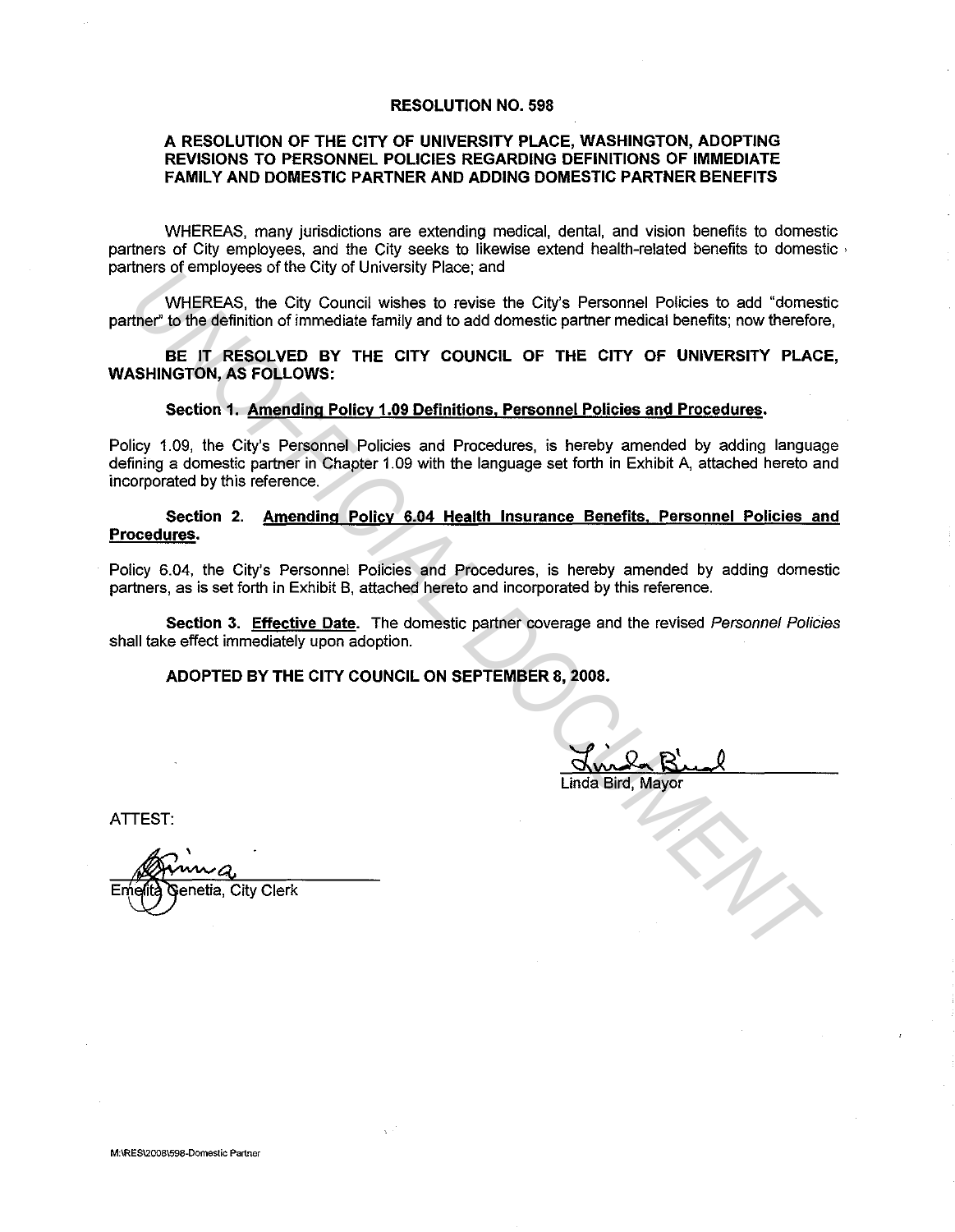## **EXHIBIT A**

## **1.09 DEFINITIONS**

**Domestic Partner:** A domestic partner is an individual named in a current, valid Affidavit of Domestic Partnership on file with City's Human Resources department and the partnership shall satisfy the following criteria:

- 1) Partners may be of the same or opposite sex.
- 2) Partners shall be unmarried, mentally competent, 18 years of age or older and not related by blood nearer than permitted for marriage under RCW 26.04.020. The Patriors may be of the same or opposite sex.<br>
2) Perfiners thall be unimarined, mentally competient, 19 years of age or older and not related by blood nearer than permitted for marriage under RCW 26.04.020.<br>
3) Share a
	- 3) Share a regular and permanent residence and living expenses.
	- 4) Partners shall not be a part of another domestic partnership.